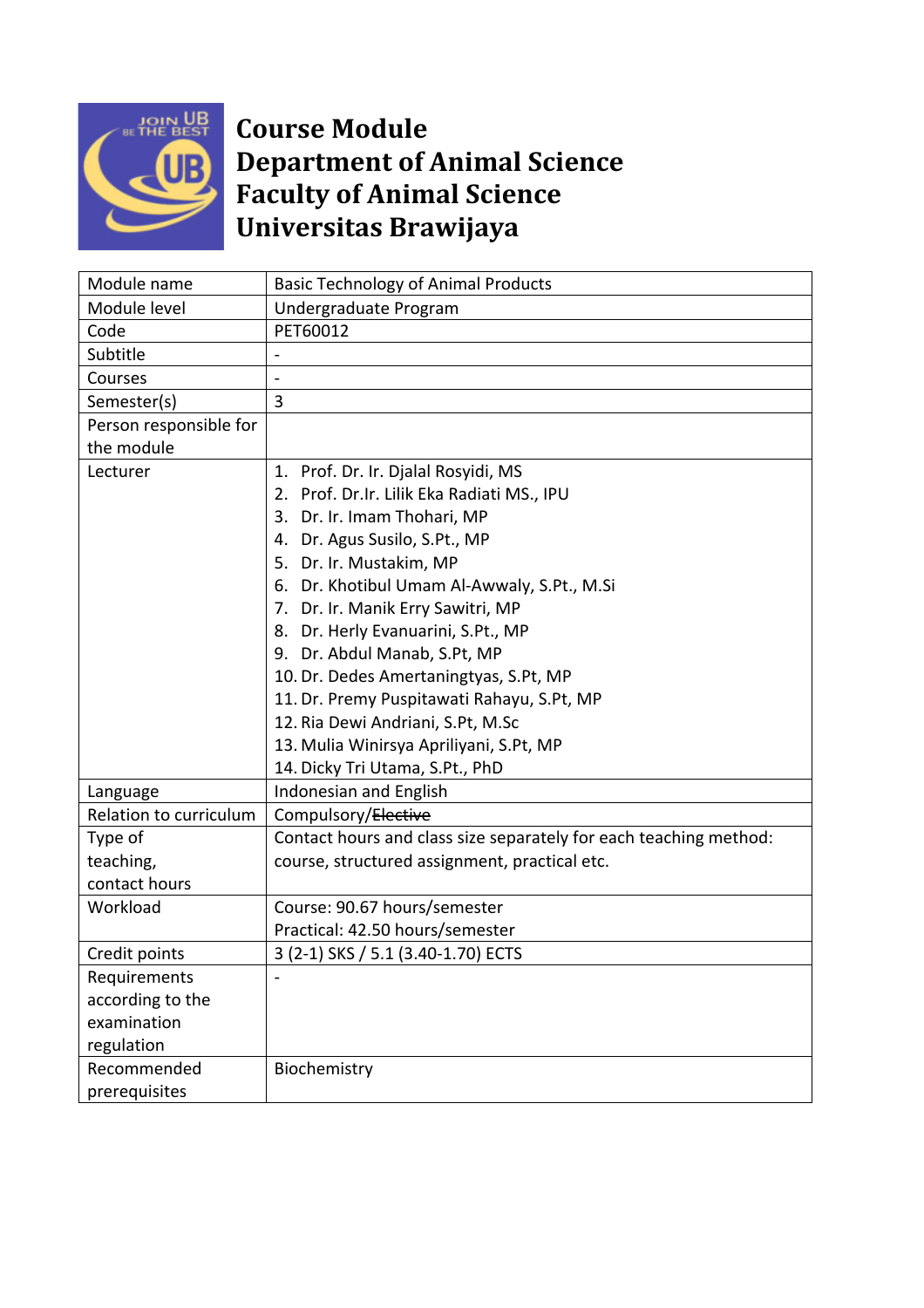| Module          | Learning Outcomes:                                                                                                                                                                                                                                                                                                                                                                                                                                                  |
|-----------------|---------------------------------------------------------------------------------------------------------------------------------------------------------------------------------------------------------------------------------------------------------------------------------------------------------------------------------------------------------------------------------------------------------------------------------------------------------------------|
| objectives/inte | 1. Capability to develop knowledge and comprehensive mindset                                                                                                                                                                                                                                                                                                                                                                                                        |
| nded learning   | based on Animal science and industry (LO 4)                                                                                                                                                                                                                                                                                                                                                                                                                         |
| outcomes        | 2. Actively contributing in the learning process and discussion (LO<br>10)                                                                                                                                                                                                                                                                                                                                                                                          |
|                 | 3. Demonstrating good capability to be independent and to work in<br>team as to identify and analyse problems (LO 11)                                                                                                                                                                                                                                                                                                                                               |
|                 | <b>Course Learning Outcomes:</b>                                                                                                                                                                                                                                                                                                                                                                                                                                    |
|                 | 1. Able to analyze the components contained in animal products<br>(carbohydrates, protein, lipids, and water) and their changes and<br>the factors affecting the physical and chemical quality of animal<br>products                                                                                                                                                                                                                                                |
|                 | Able to master the basics of processing and preserving animal<br>2.<br>products using high and low temperatures, decreased water<br>activity, drying, smoking, salting, curing, fermentation principles,<br>acidification techniques, and competitive microflora, irradiation<br>techniques, basic packaging, basic canning, and nanotechnology<br>3. Able to analyze various types of food additives used in the<br>processing and preservation of animal products |
|                 | Objectives: This course provides knowledge about the analysis of                                                                                                                                                                                                                                                                                                                                                                                                    |
|                 | components contained in animal products and their changes, analysis<br>of physical, chemical properties of animal products, basic<br>preservation and packaging to be used in processing and preservation                                                                                                                                                                                                                                                           |
|                 | of animal products                                                                                                                                                                                                                                                                                                                                                                                                                                                  |
|                 | Knowledge: able to explain the importance of animal products<br>technology                                                                                                                                                                                                                                                                                                                                                                                          |
|                 | Skills: cognitive- Able to analyze the components contained in animal<br>products (carbohydrates, protein, lipids, and water) and their<br>changes and the factors affecting the physical and chemical quality of<br>animal products                                                                                                                                                                                                                                |
|                 | Phsycomotoric-Able to analyze the components contained in animal<br>products (carbohydrates, protein, lipids, and water) and their<br>changes and the factors affecting the physical and chemical quality of                                                                                                                                                                                                                                                        |
|                 | animal products                                                                                                                                                                                                                                                                                                                                                                                                                                                     |
|                 | Competences: Able to master the basics of processing and preserving<br>animal products using high and low temperatures, decreased water<br>activity, drying, smoking, salting, curing, fermentation principles,<br>acidification techniques, and competitive microflora, irradiation<br>techniques, basic packaging, basic canning, and nanotechnology                                                                                                              |
| Content         | Courses                                                                                                                                                                                                                                                                                                                                                                                                                                                             |
|                 | Introduction of the Basic Scope of Animal Products<br>1.                                                                                                                                                                                                                                                                                                                                                                                                            |
|                 | Carbohydrates in Animal Products<br>2.                                                                                                                                                                                                                                                                                                                                                                                                                              |
|                 | <b>Protein in Animal Products</b><br>3.                                                                                                                                                                                                                                                                                                                                                                                                                             |
|                 | <b>Water in Animal Products</b><br>4.                                                                                                                                                                                                                                                                                                                                                                                                                               |
|                 | Lipids in Animal Products<br>5.                                                                                                                                                                                                                                                                                                                                                                                                                                     |